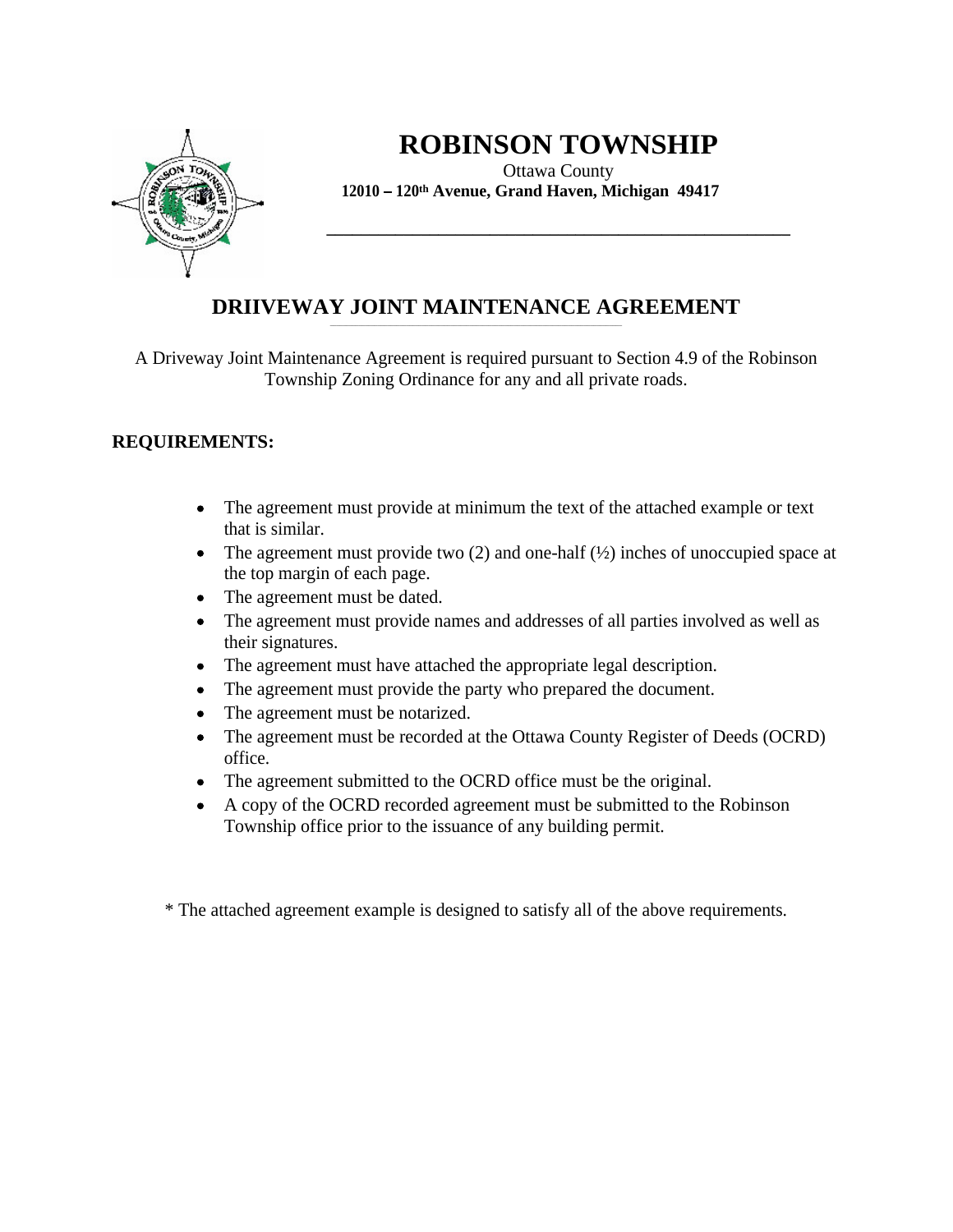# DRIVEWAY JOINT MAINTENANCE AGREEMENT

#### **DEFINITIONS**

For the purpose of this agreement, the following definitions shall apply:

- Road: A private street, easement, right-of-way or driveway which has a point of access directly abutting upon a street under the jurisdiction of the Ottawa County Road Commission or Michigan Department of Transportation and which provides or may provide a means of ingress to or egress from one (1) or more lots or dwelling units.
- Lot: A parcel of land which meets at least the minimum width and depth requirements of the zoning district in which it is located, as provided for in the Robinson Township Zoning Ordinance at the time the lot was created.

### **AGREEMENT**

| This agreement made this                            |            | , covers the private street, |
|-----------------------------------------------------|------------|------------------------------|
| right-of-way or easement ("the Road") described as: |            |                              |
| which is located off of                             | in Section | f Robinson Township.         |

1. Use of Road: The use of the Road shall be limited to a driveway for ingress to and egress from the lots and \_\_\_\_\_\_\_\_\_\_\_\_\_\_\_\_\_\_\_\_\_\_\_\_\_\_\_\_\_\_\_\_\_ street/avenue, and for the purpose of installing and maintaining public and/or private utilities for the benefit of the lots, including, but not limited to, natural gas, electricity, telephone, cable television, sewer and water. Furthermore, an easement is granted to the public for purposes of utilities, emergency and public vehicles and for whatever public services are necessary. The Owners of the lots shall refrain from prohibiting, restricting, limiting or in any manner interfering with normal ingress and egress and use by any of the other Owners. Normal ingress and egress shall include use by family, guests, invitees, tradesmen, and others bound to or returning from any of the lots.

2. Maintenance and Repair: This agreement covers the general maintenance and repair of the Road and shall include, but not be limited to, grading, dust control, filling in and repairing chuck holes, removal of fallen trees and other debris, resurfacing and snowplowing.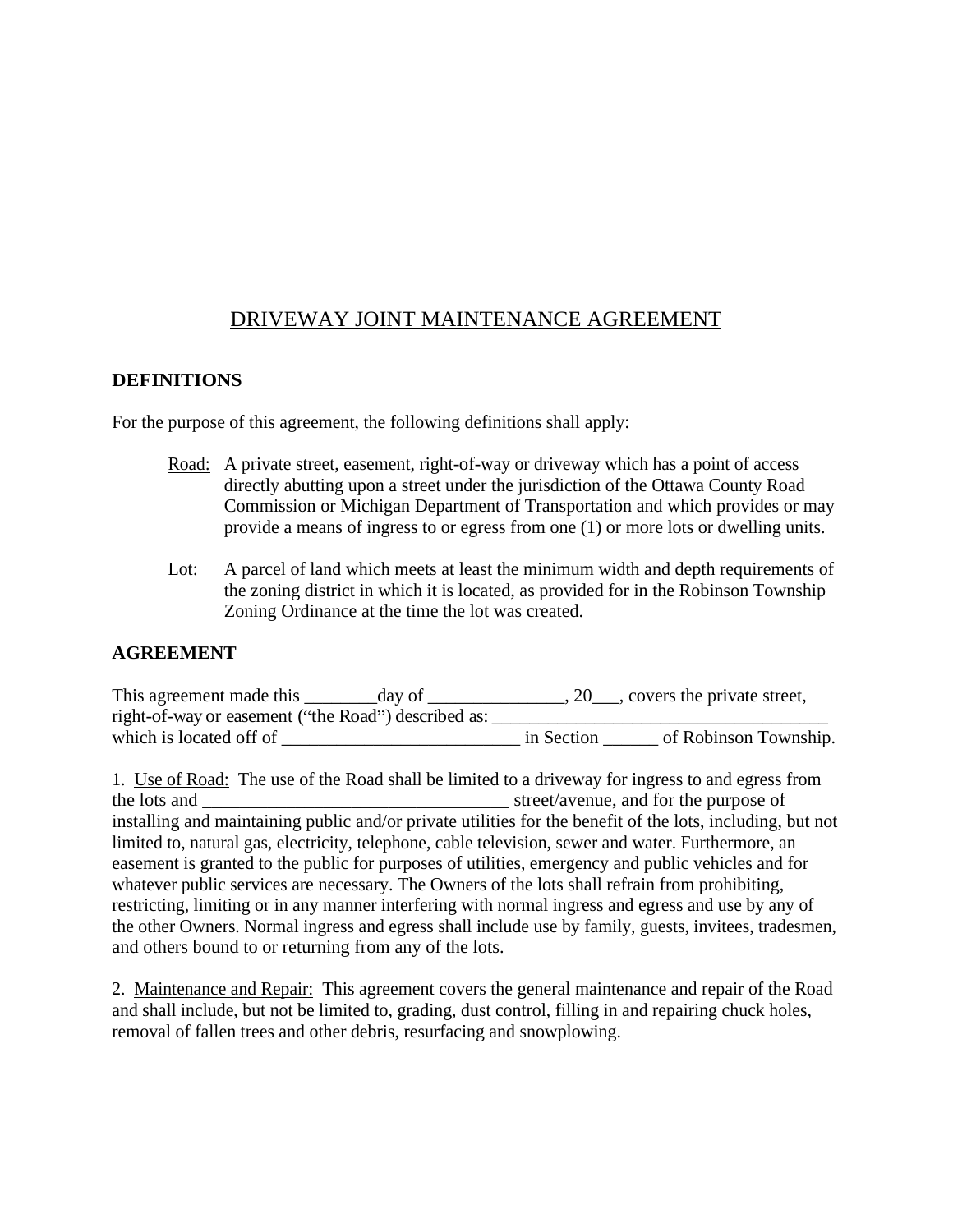The cost of maintenance and repair shall be allocated among the property owners who own or use the Road on an equal basis, provided, however, that an Owner shall not be obligated to share in the expense of snow plowing until such time as construction has commenced on the Owner's lot.

An Owner shall be responsible for the Owner's own negligent and willful acts, the acts of the Owner's employees, agents and guests. Each Owner shall be obligated to repair and pay for any damage to the Road which is caused by or arises out of any such negligent or willful acts within ninety (90) days.

In the event that the Road is damaged by construction equipment in connection with the installation of public and/or private utilities for the benefit of a particular lot or is damaged by equipment in connection with the construction of a residential dwelling or other construction on a particular lot, then the Owner of the lot benefiting from such utilities or construction or other such work shall be responsible for the damage and shall be obligated to promptly repair the Road at the Owner's expense and shall hold the Owners of the other lots harmless from any liability in connection with such damage or repairs.

3. Improvements to Road: Improvements may be made at any time to a portion or all of the Road provided that the improvements meet with the approval of the Owners of a majority of the Lots serviced by the portion or portions of the Road to be improved. The Owners of the lots benefited by the improvements shall agree among themselves as to how the cost of the improvement is to be apportioned among them.

This agreement shall be binding upon the owners, their successors and assignee's.

| Owner:           | Owner:         |
|------------------|----------------|
| Parcel Number: _ | Parcel Number: |
| Address:         | Address:       |
| ____________     |                |
| Signature:       | Signature:     |